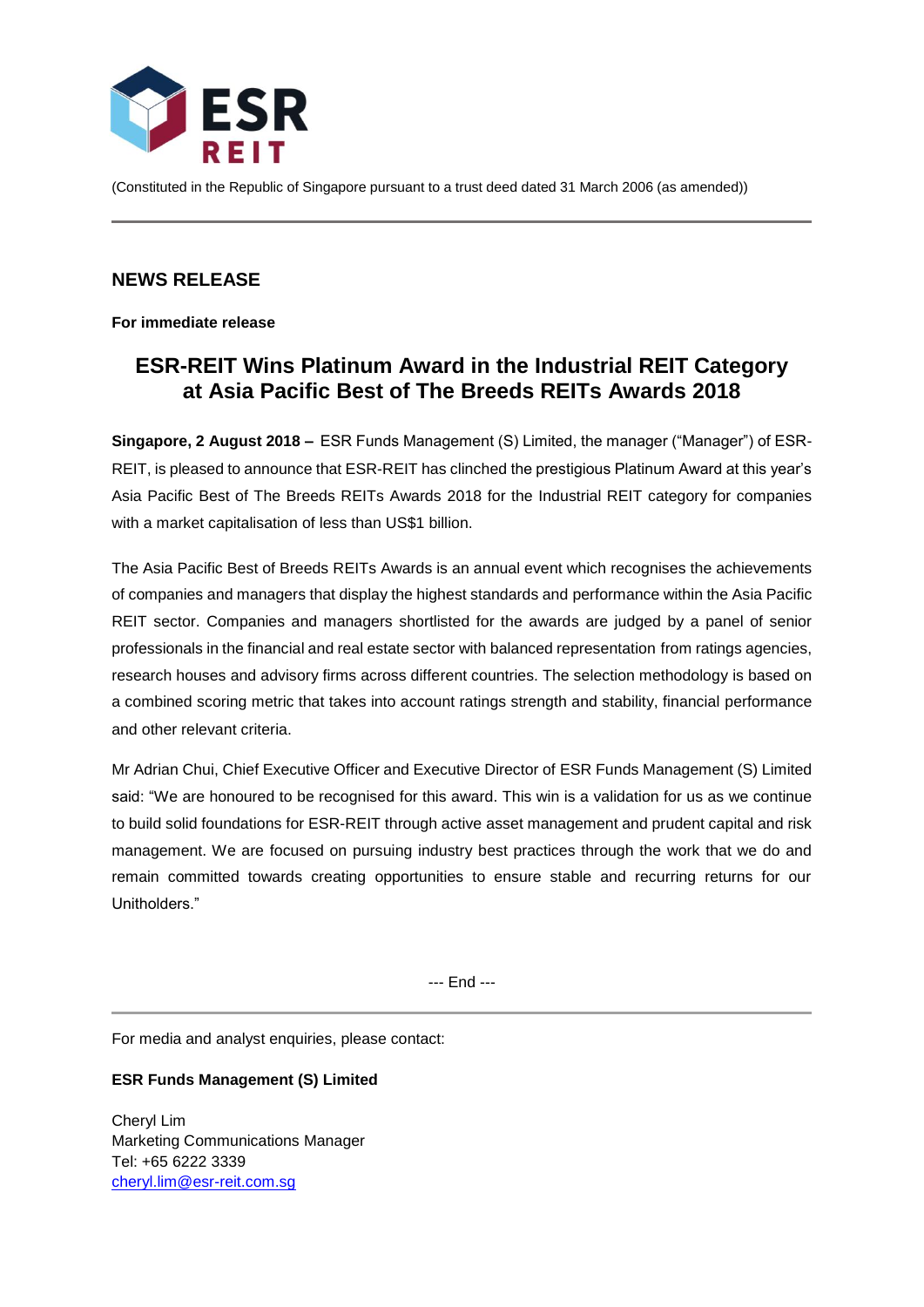### **About ESR-REIT**

**.** 

ESR-REIT has been listed on the Singapore Exchange Securities Trading Limited since 25 July 2006.

ESR-REIT invests in quality income-producing industrial properties and as at 31 March 2018 has a diversified portfolio of 47 properties located across Singapore, with a total gross floor area of approximately 9.7 million sq ft and a property value of S\$1.65 billion<sup>(1)</sup>. The properties are in the following business sectors: General Industrial, Light Industrial, Logistics/Warehouse, Hi-Specs Industrial, and Business Park, and are located close to major transportation hubs and key industrial zones island-wide.

The Manager's objective is to provide Unitholders with a stable and secure income stream through the successful implementation of the following strategies:

- Pro-active asset management
- Acquisition of value-enhancing properties
- Divestment of non-core properties
- Prudent capital and risk management

ESR Funds Management (S) Limited, the Manager of ESR-REIT, is owned by two stakeholders, namely, ESR Cayman Limited ("ESR") (indirectly c.80 percent) and Mitsui & Co., Ltd ("Mitsui") (20 percent):

- ESR is a leading pure-play pan-Asia logistics real estate developer, owner, and operator focused on the key metropolitan areas most closely tied with consumption and global trade. Co-founded by senior management and Warburg Pincus, ESR is backed by some of the world's preeminent investors including APG, CPPIB, Goldman Sachs, PGGM, Ping An and SK Holdings. The ESR platform represents one of the largest in the Asia-Pacific region with assets under management (AUM) of US\$12 billion, and over 10 million square metres of projects owned and under development across China, Japan, Singapore, South Korea and India. The company also runs capital and fund management offices in Hong Kong and Singapore.
- Mitsui is one of the largest corporate conglomerates in Japan and listed on the Tokyo Stock Exchange. It is one of the largest publicly traded companies in the world. Mitsui also developed the Japan Logistics Fund Inc., a publicly listed REIT in Japan dedicated to investing in distribution facilities.

For further information on ESR-REIT, please visit www.esr-reit.com.sg

<sup>(1)</sup> Includes valuation of 7000 Ang Mo Kio Avenue 5 on a 100% basis, of which ESR-REIT has 80% economic interest.